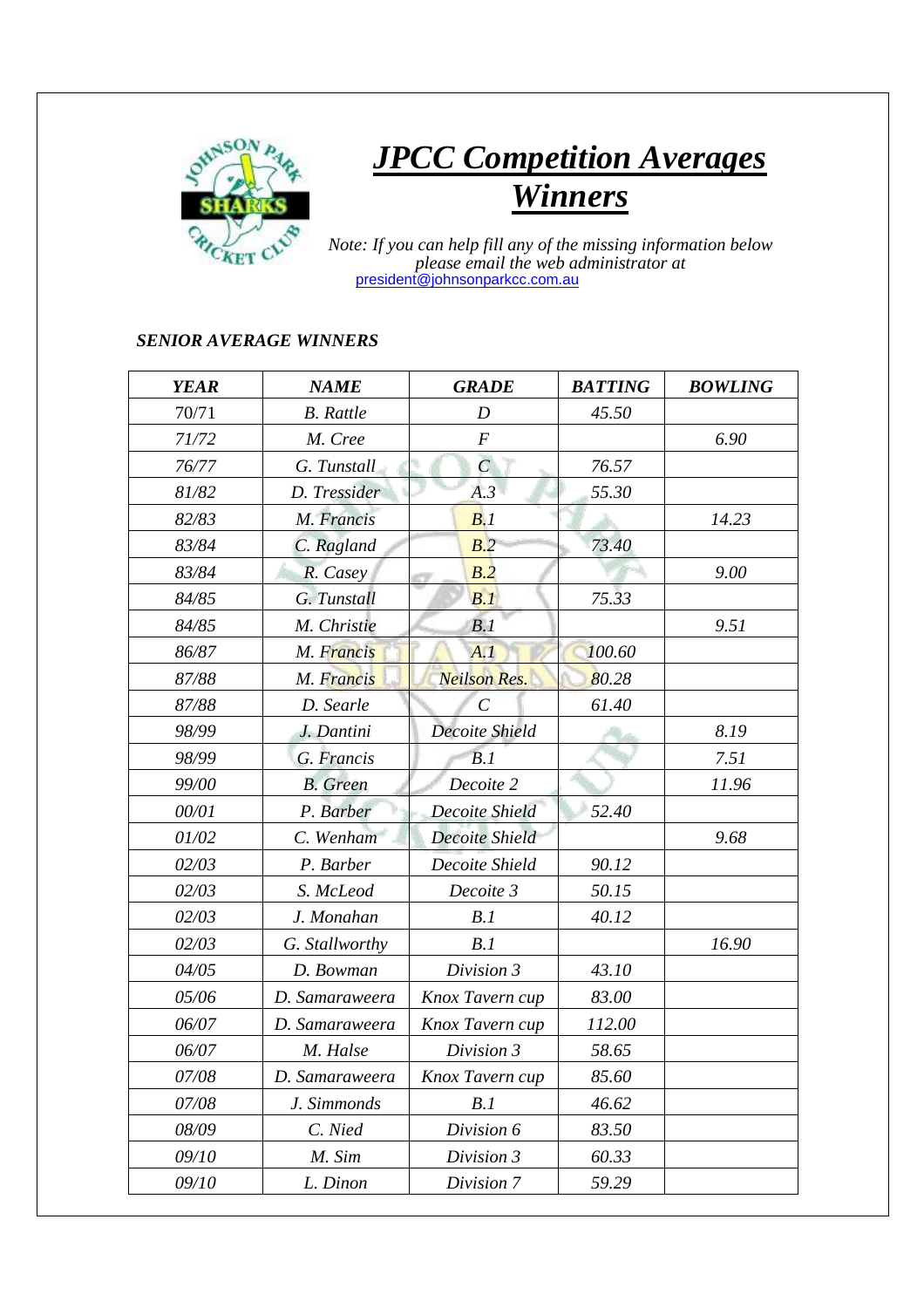| 09/10 | J. Stephens     | Division B1 | 79.75  |       |
|-------|-----------------|-------------|--------|-------|
| 09/10 | W. Burgess      | Division B3 | 88.75  |       |
| 10/11 | S. Reynolds     | Division 5  | 102.86 |       |
| 12/13 | M. Sim          | Division 3  |        | 15.40 |
| 13/14 | D. Green        | B.1         |        | 9.95  |
| 14/15 | P. Greentree    | B.1         | 62.38  |       |
| 14/15 | M. Weightman    | <b>NRS</b>  | 64.71  |       |
| 14/15 | R. Carter       | Division 6  | 93.80  |       |
| 16/17 | J. Rose         | Division 7  | 50.83  |       |
| 18/19 | D. Hirani       | B.1         | 92.00  |       |
| 19/20 | J. Kerai        | B.1         |        | 9.41  |
| 19/20 | V. Vekaria      | Division 8  |        | 6.79  |
| 20/21 | <b>B.</b> Cutts | Division 6  | 66.40  |       |
| 21/22 | S. Singh        | Division 6  |        | 11.38 |
| 21/22 | V. Vekaria      | Division 8  |        | 9.73  |
| 21/22 | <b>B.</b> Gaunt | Division 9  | 66.67  |       |

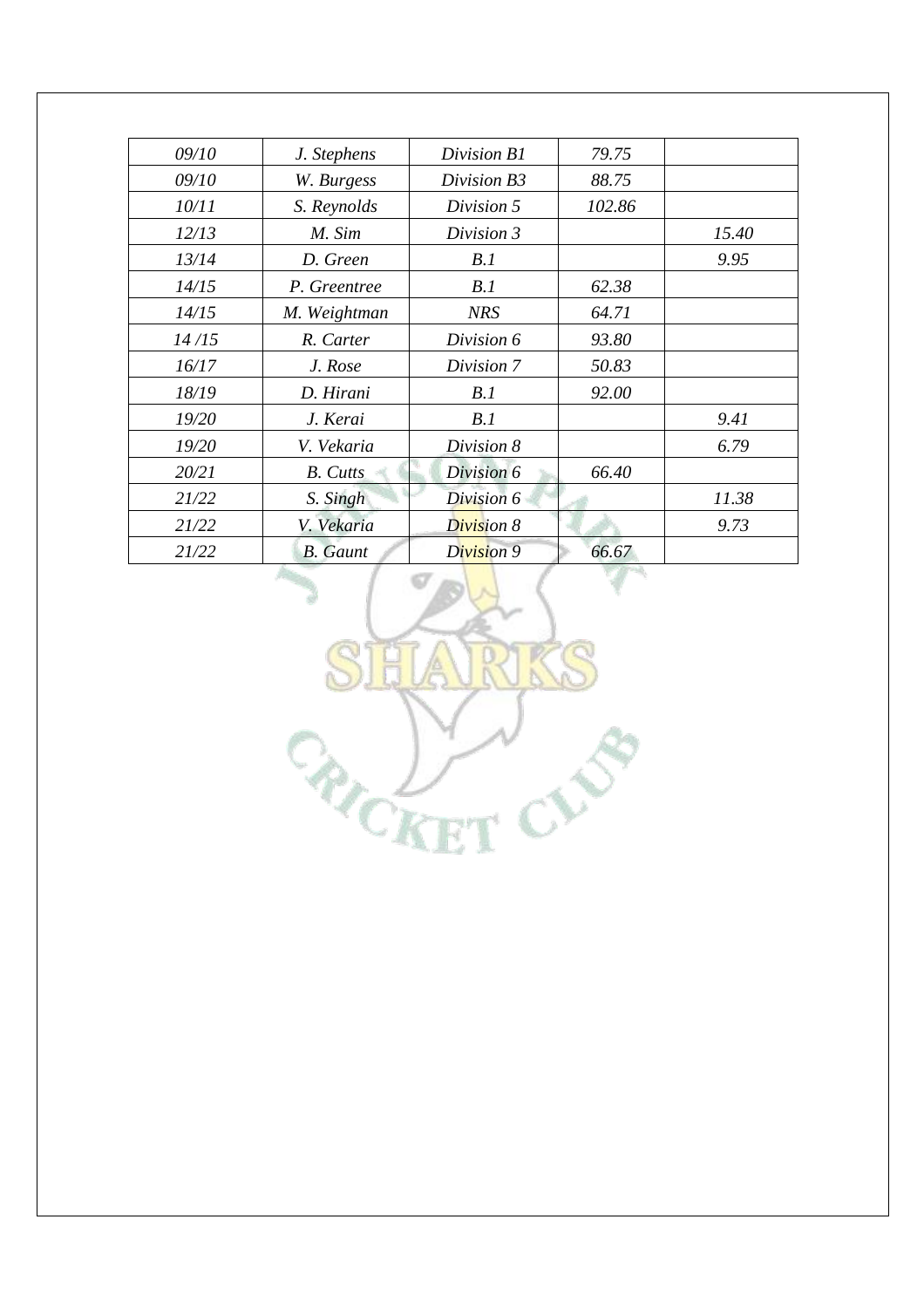## *JUNIOR AVERAGE WINNERS*

| <b>YEAR</b> | <b>NAME</b>    | <b>GRADE</b>            | <b>BATTING</b> | <b>BOWLING</b> |
|-------------|----------------|-------------------------|----------------|----------------|
| 72/73       | W. Whiteside   | Under 12 1's            | 79.16          |                |
| 73/74       | P. Mills       | Under $14$ $1$ 's       |                | 6.00           |
| 74/75       | P. Mills       | Under $16 \, \Gamma$ 's |                | 6.04           |
| 75/76       | W. Whiteside   | Under $14$ $1$ 's       | 61.77          |                |
| 75/76       | W. Whiteside   | Under $14$ $1$ 's       |                | 3.40           |
| 79/80       | P. Mills       | Under $123's$           |                | 4.62           |
| 85/86       | B. Foster      | Under $142$ 's          | 60.43          |                |
| 97/98       | P. Garrity     | Under $14.2$ 's         | X              |                |
| 97/98       | C. Cornish     | Under $142s$            |                | X              |
| 05/06       | C. Devenish    | Under $15 \,$ I's       |                | X              |
| 10/11       | Travis Gstrein | Under 15 2a             |                | 5.59           |
| 12/13       | J. Robertson   | Under $15 \,$ I's       | 101            |                |
| 15/16       | L.Saultry      | Under $162s$            | 12 5.3         |                |